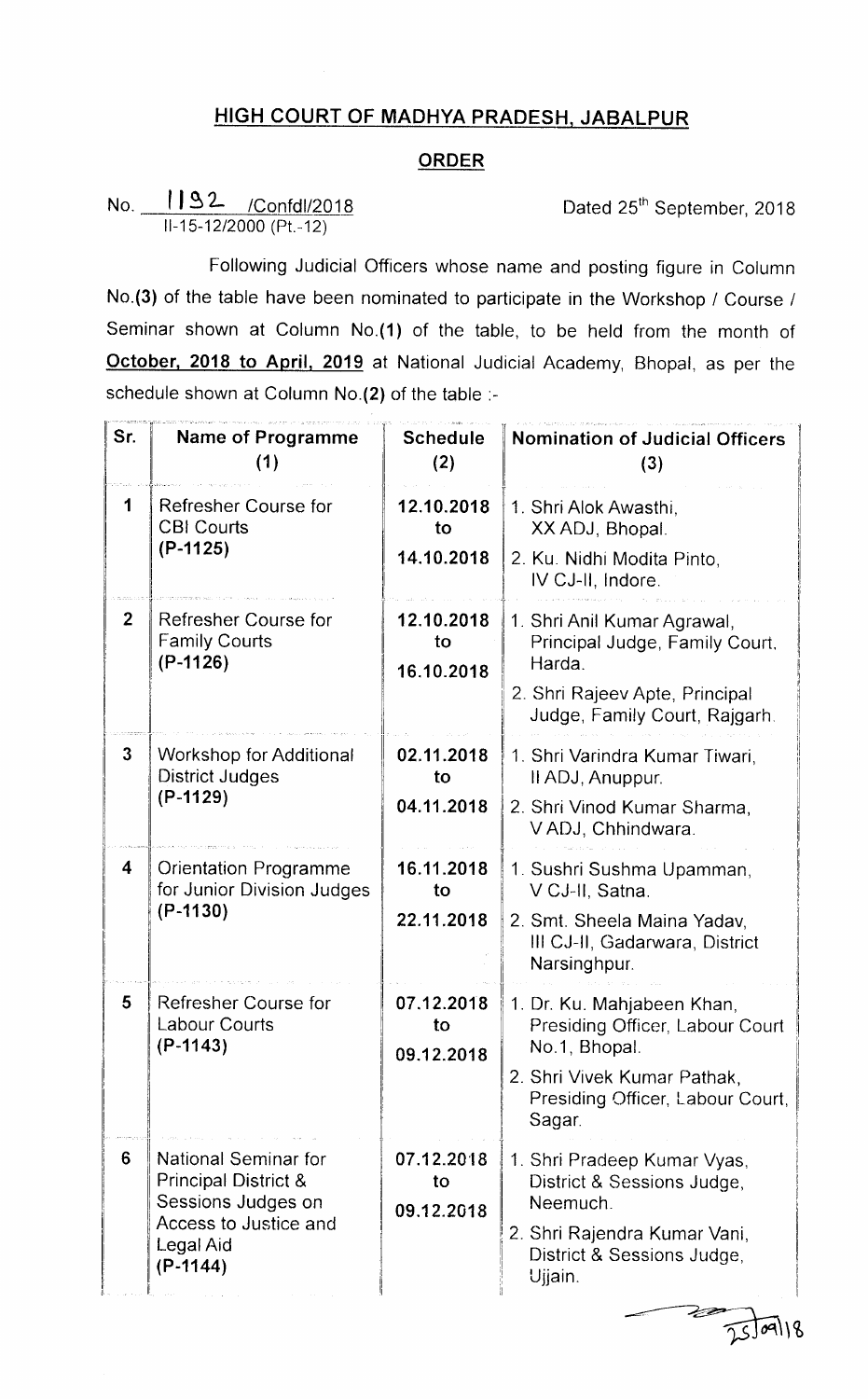| $\overline{7}$ | Orientation Programme<br>for Junior Division Judges<br>$(P-1147)$ | 04.01.2019<br>to<br>10.01.2019 | 1. Shri Amandeep Singh<br>Chhabra, IX CJ-II, Jabalpur.<br>2. Shri Sajid Mohammad,<br>II CJ-II, Rajgarh.                                            |
|----------------|-------------------------------------------------------------------|--------------------------------|----------------------------------------------------------------------------------------------------------------------------------------------------|
| 8              | Refresher Course for<br><b>Commercial Court</b><br>$(P-1151)$     | 08.02.2019<br>to<br>10.02.2019 | 1. Shri Umesh Kumar<br>Shrivastava, XII ADJ, Indore.<br>2. Shri Irshad Ahmad.<br>III ADJ, Jabalpur.                                                |
| 9              | Orientation Programme<br>for Junior Division Judges<br>$(P-1154)$ | 01.03.2019<br>to<br>07.03.2019 | 1. Shri Surendra Singh<br>Kushwaha, III CJ-II, Sheopur.<br>2. Sushri Bindu Patel,<br>I CJ-II, Damoh.                                               |
| 10             | Workshop for Additional<br><b>District Judges</b><br>$(P-1155)$   | 08.03.2019<br>to<br>10.03.2019 | 1. Shri Goutam Bhatt,<br>Il ADJ, Bagli, District Dewas.<br>2. Shri Siddharth Tiwari,<br>IV ADJ, Morena.                                            |
| 11             | Refresher Course on<br><b>PML Act</b><br>$(P-1157)$               | 22.03.2019<br>to<br>24.03.2019 | 1. Shri Ravindra Pratap Singh<br>Chundawat, VI ADJ, Bhopal.<br>2. Shri Samresh Singh,<br>II ADJ, Indore.                                           |
| 12             | Workshop for Additional<br><b>District Judges</b><br>$(P-1159)$   | 05.04.2019<br>to<br>07.04.2019 | 1. Shri Alok Mishra,<br>IADJ, Bina, District Sagar.<br>2. Ku. Sweta Goyal,<br>VI ADJ, Bhind.                                                       |
| 13             | Training of Trainers for<br><b>SJAs</b><br>$(P-1161)$             | 12.04.2019<br>to<br>14.04.2019 | 1. Smt. Sangeeta Yadav,<br>Faculty Member (Jr.-1), M.P.<br>State Judicial Academy, High<br>Court of M.P., Jabalpur.<br>2. Shri Yashpal Singh, OSD, |
|                |                                                                   |                                | M.P. State Judicial Academy,<br>High Court of M.P., Jabalpur.                                                                                      |

BY ORDER

iARVIND KUMAR SHUKLA) BY ORDER<br>25/09/18 *g***REGISTRAR GENERAL** 

Endt. No. 1193 / Confdl/2018 ll-15-12/2000 (Pt.~12)

Dated 25<sup>th</sup> September, 2018

Copy forvarded to :-

1. The Principal Secretary, Government of M.P., Law & Legislative Affairs Department, Vindhyachal Bhawan, Bhopal for information.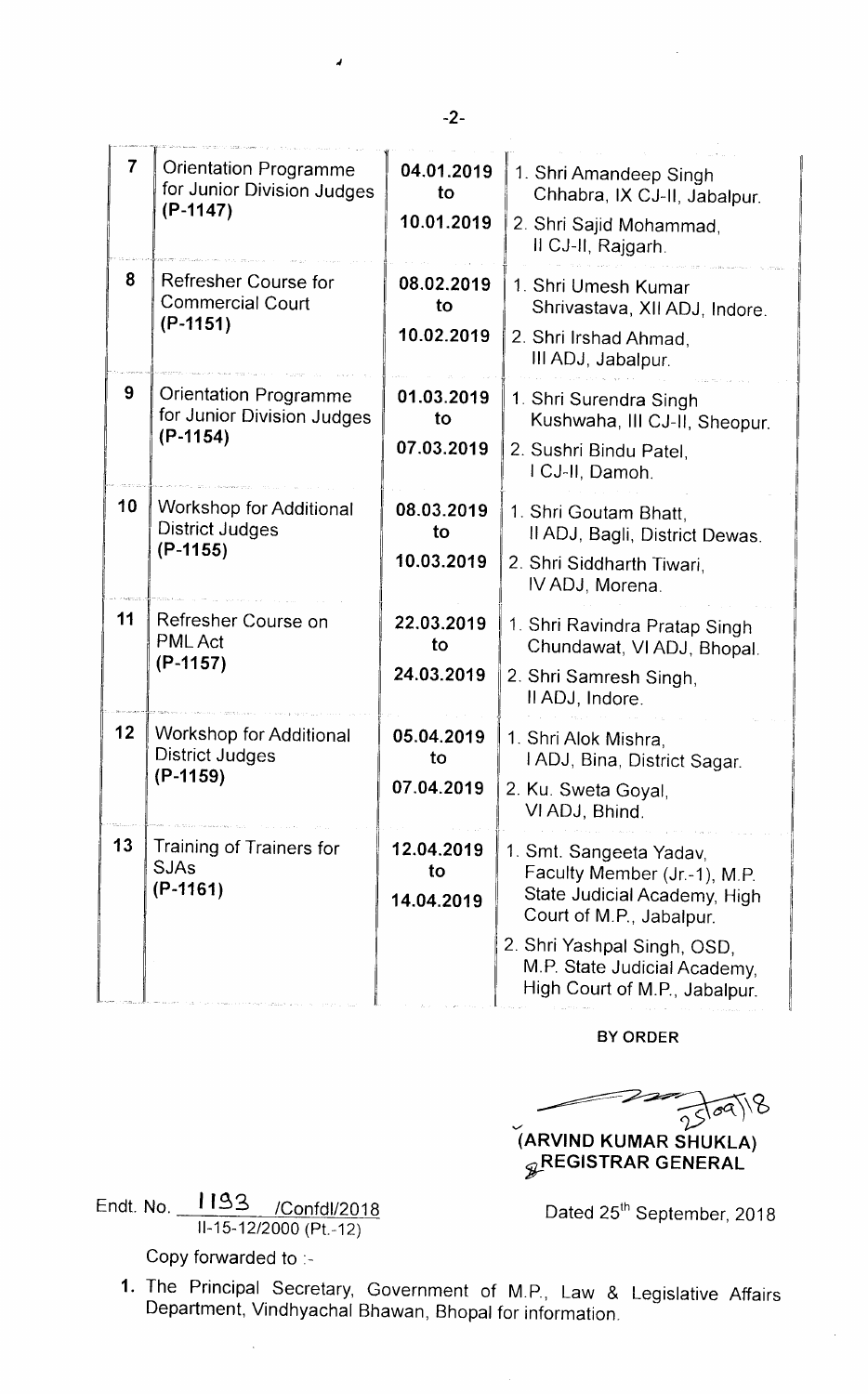- 2.
	- 1. Shri Pradeep Kumar Vyas, District & Sessions Judge, Neemuch
	- 2. Shri Rajendra Kumar Vani, District & Sessions Judge, Ujjain
	- 3. Shri Alok Awasthi, XX ADJ, Bhopal
	- 4. Shri Anil Kumar Agrawal, Principal Judge, Family Court, Harda
	- 5. Shri RajeevApte, Principal Judge, Family Court, Rajgarh
	- 6. Shri Umesh Kumar Shrivastava, XllADJ, lndore
	- 7. Smt. Sangeeta Yadav, Faculty Member (Jr.-1), M.P. State Judicial Academy, High Court of M.P., Jabalpur
	- 8. Shri Alok Mishra, IADJ, Bina, District Sagar
	- 9. Shri Ravindra Pratap Singh Chundawat, VIADJ, Bhopal
	- 10. Ku. Sweta Goyal, VI ADJ, Bhind
	- 11. Shri Irshad Ahmad, III ADJ, Jabalpur
	- 12. Shri Goutam Bhatt, II ADJ, Bagli, District Dewas
	- 13. Shri Samresh Singh, II ADJ, Indore
	- 14. Shri Siddharth Tiwari, IV ADJ, Morena
	- 15. Shri Varindra Kumar Tiwari, II ADJ, Anuppur
	- 16. Shri Vinod Kumar Sharma, VADJ, Chhindwara
	- 17. Dr. Ku. Mahjabeen Khan, Presiding Officer, Labour Court No.1, Bhopal
	- 18. Shri Vivek Kumar Pathak, Presiding Officer, Labour Court, Sagar
	- 19. Shri Yashpal Singh, OSD, M.P. State Judicial Academy, High Court of M.P., **Jabalpur**
	- 20. Ku. Nidhi Modita Pinto, lv CJ-lI, lndore
	- 21. Sushri Sushma Upamman, V CJ-Il, Satna
	- 22. Smt. Sheela Maina Yadav, III CJ-II, Gadarwara, District Narsinghpur
	- 23 Shri Amandeep Singh Chhabra, lx CJ-ll, Jabalpur
	- 24. Shri Surendra Singh Kushwaha, III CJ-II, Sheopur
	- 25. Shri Sajid Mohammad, Il CJ-II, Rajgarh
	- 26. Sushri Bindu Patel, I CJ-II, Damoh

The nominated Judicial Officers are directed to attend the Workshop / Course / Seminar as per above mentioned schedule in the table.

## The nominated Judicial Officers are directed to observe following instructions :-

• To arrange Board Diary in such a manner that no case is listed on the dates, on which they are directed to attend the programme. In case, cases have been fixed for the said dates, Summons should not be issued and if Summons are issued, then the parties should be informed about the change in dates. $2509118$